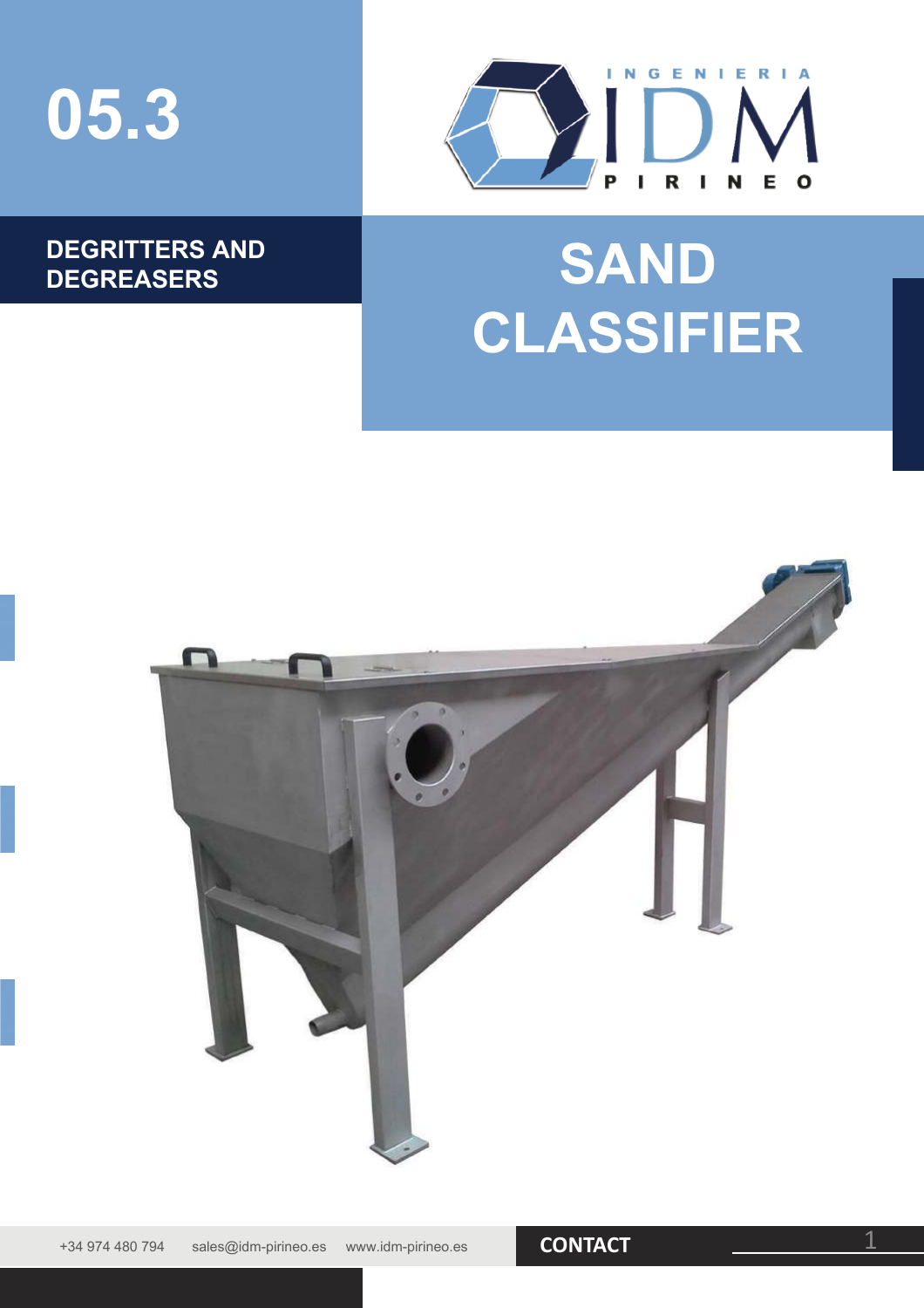## **05.3**

### **DEGRITTERS AND**



## DEGRITTERS AND **SAND CLASSIFIER**

#### **WHAT ABOUT**

The DET37T SAND CLASSIFIER, also known as AUGER SAND WASHER or EXTRACTOR, is a single unit where the water needing treatment enters the settling tank through an inlet. The tank has a special design which favours solids (sands) being deposited at the bottom.

The solids are transported through the sand classifier by means of a screw spindle along a ramp up to the discharge chute where they are deposited. This transportation moves slowly without any chop which benefits the draining of the sands before they are discharged into the container.

The water treated in the sand classifier moves through an inner weir to the outlet pipe and from there to the plant intake. This flow will determine the size of the machine and can vary between 10 m3/hr. and 150 m3/hr., depending on client needs.

The sand classifier can be used in many fields, from waste water treatment plants, chemical industry, paper plants, recycling plants to agrifoods, etc. This is the result of advantages such as high performance-cost ratio, easy operation, easy installation and low maintenance needs.



| <b>TECHNICAL CHARACTERISTICS</b> |                                 |               |                             |                           |                                      |  |  |  |  |  |
|----------------------------------|---------------------------------|---------------|-----------------------------|---------------------------|--------------------------------------|--|--|--|--|--|
| TYPE                             | Flow max.<br>(m <sup>3</sup> )h | Power<br>(CVI | Volume<br>(m <sup>3</sup> ) | ⊘ Inlet<br>flance<br>[mm] | Flange<br>ø<br>Outlet<br>(mm)<br>100 |  |  |  |  |  |
| DET37T-015                       | 20                              | 0.33          | w.                          | 80                        |                                      |  |  |  |  |  |
| DET37T-035                       | 50                              | 0.75          | 0.88                        | 100                       | 150                                  |  |  |  |  |  |
| DET37T-050                       | 65                              | 0.75          | 1.20                        | 100                       | 150                                  |  |  |  |  |  |
| DET37T-080                       | 100                             | 1.00          | 1.90                        | 150                       | 200                                  |  |  |  |  |  |
| DET37T-150                       | 180                             | 1.00.         | 3.52                        | 150                       | 250                                  |  |  |  |  |  |